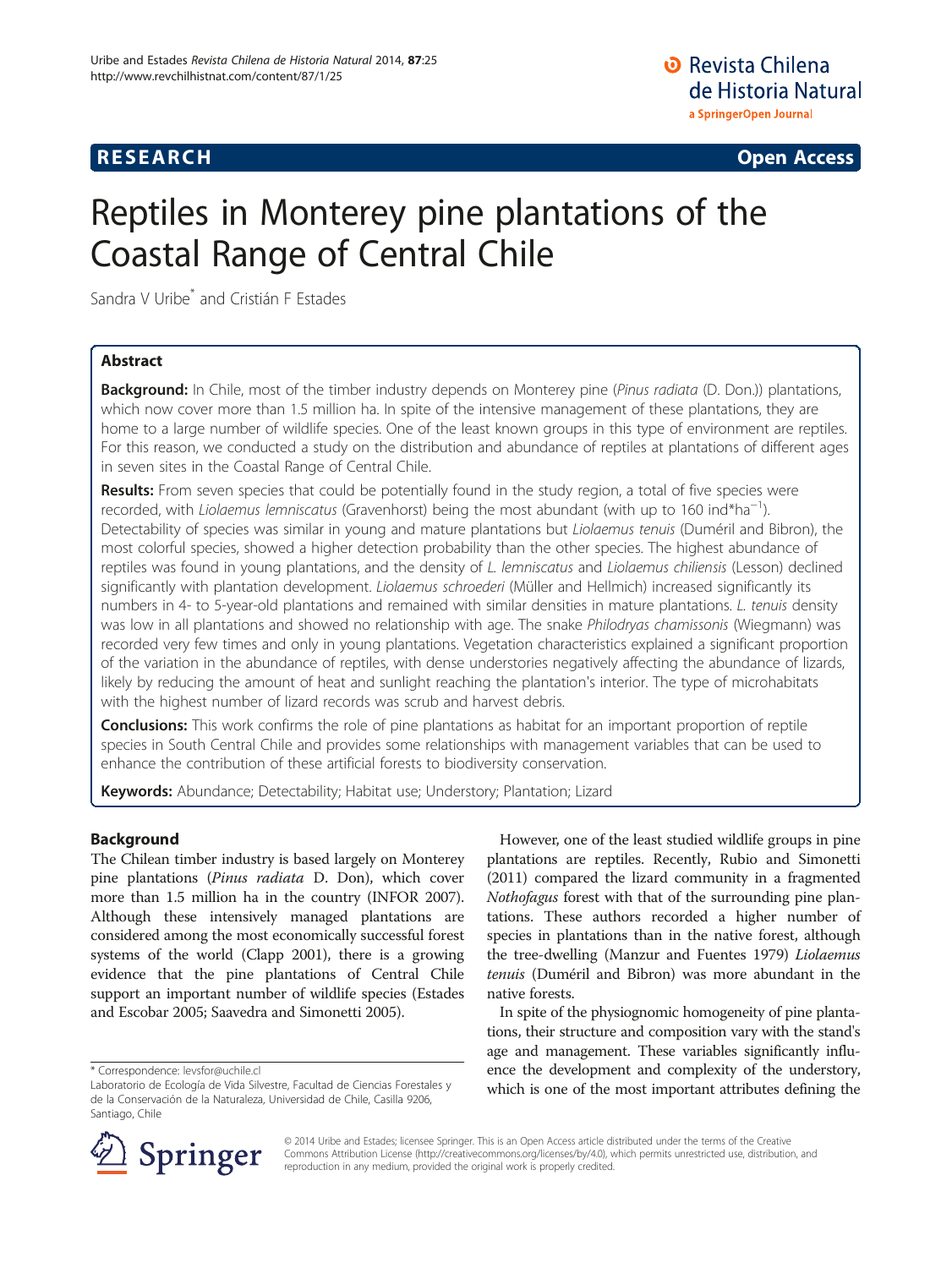<span id="page-1-0"></span>usefulness of pine plantations for wildlife (e.g., Estades and Escobar [2005](#page-6-0); Zúñiga et al. [2009](#page-7-0); Estades et al. [2012](#page-6-0)).

In order to contribute to the understanding of the role of forest plantations in the conservation of wildlife in Chile, we analyzed the patterns of reptile abundance in Monterey pine plantations of different ages in the Coastal Range of Central Chile.

## Methods

This study was carried out in seven sites dominated by Monterey pine plantations in the Coastal Range of Central Chile (Figure 1, Table [1](#page-2-0)). This region was originally covered by deciduous forests of Nothofagus glauca (Phil.) Krasser (Gajardo [1994\)](#page-6-0) most of which were cut during the last two centuries, first to provide land for agriculture and later, for exotic forest plantations (San Martín and Donoso [1996](#page-6-0)).

We assessed the use of pine plantations by reptiles through 65 4-ha  $(200 \times 200 \text{ m})$  sampling plots in which we characterized the vegetation and estimated the abundance of the different species. The distribution of sampling plots per site, plantation age, and year of evaluation are indicated in Table [1.](#page-2-0)

Because of the rapid changes of the vegetation in young plantations (and the resulting shading), we divided young plantations into two age classes (1 to 2 years,  $N = 15$  and 4 to 5 years,  $N = 15$ ) that have clear different structures (Table [2\)](#page-2-0). Two sites, Melencura-Name and Montezorro, did not have these age classes (Table [1\)](#page-2-0). The sampled mature stands  $(N = 35)$  were approximately 17 to 18 years old, 2 to 3 years younger than the normal harvest age.

In each sampling plot, we established four 0.04-ha  $(20 \times 20 \text{ m})$  subplots in which we thoroughly searched



for reptiles. The search was conducted by a trained observer who walked slowly and systematically in parallel lines during 30 min, recording all observed individuals. We tried to avoid double counts by using as many features as possible to identify individuals (e.g., amputated tails, size, color, etc.).

For each detected individual, we visually estimated the perpendicular distance to the observer's advancement line at the moment of the first sighting. These data were used for the construction of detectability curves (Buckland et al. [2001](#page-6-0)), necessary for correcting density estimates. When possible, we classified individuals in age classes (adult, juvenile, or hatchling). Also, we recorded the substrate on which individuals were located when first sighted.

Sampling was conducted only during the summer (December-February) and on sunny days, before noon. However, because factors such temperature, wind, etc., can significantly affect reptile detectability, we reduced the latter effect by searching each plot in two different days, with a maximun of 10 days among visits. Finally, for each plot, we estimated population density using the average obtained the four subplots and the two visits  $(N = 30$  in young plantations and  $N = 35$  in mature plantations).

In order to correct density estimates for detectability, we divided the raw (observed) values by the detection probabilities between 0 and the maximum observation distance (4 m) (Buckland et al. [2001](#page-6-0)). For each species, we calculated the detection probability density function recording the individual observation frequencies in 0.5 m distance ranges and dividing them by the maximum frequency in all ranges (setting to 1 the maximum value). Records in the 0 to 0.5 and 0.5 to 1 m ranges were averaged to correct for the early escape effect of some individuals. We used the unmarked package (Fiske and Chandler [2011\)](#page-6-0) for the latter calculations.

As part of a different study, in each sample plot, we characterized vegetation in terms of foliage volume (see Estades and Temple [1999\)](#page-6-0). Although we produced estimates of the total foliage volume  $(m^{3*} ha^{-1})$  for each plot (see averages in Table [2](#page-2-0)), for the present study, we only used the data for the vegetation under 2 m of height (i.e., understory). For the analyses, we grouped different plant species into the following categories: pine (PINE), hygrophilous (HYGRO), sclerophyllous (SCLER), and exotic (EXOT) species. We also calculated the total understory volume (UTOT).

We used a stepwise regression (stepAIC procedure in R) analysis to study the factors influencing the density of the different reptile species in the studied plantations. For this purpose, we used the  $LN(density + 1)$  as the dependent variable and the different vegetation variables as predictors. We also included latitude (UTMN), distance to the coast (DCOAST), and evaluation year (YEAR) as covariables.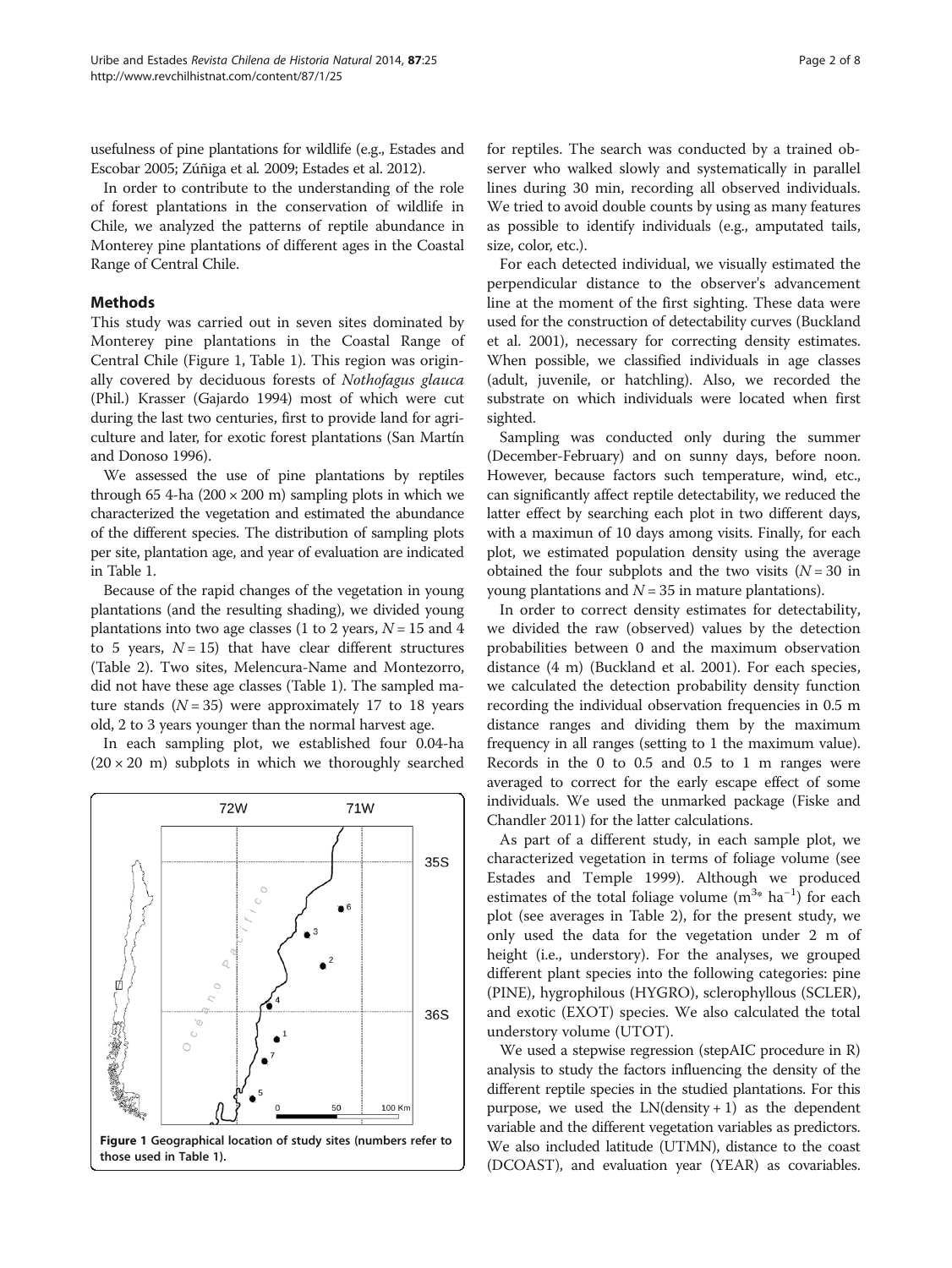|               | <b>Site</b>                  | <b>Locations</b>               | Company | Sample plots (n)         |                   | <b>Evaluation</b> |
|---------------|------------------------------|--------------------------------|---------|--------------------------|-------------------|-------------------|
|               |                              |                                |         | Young pine               | <b>Adult pine</b> | year              |
|               | Tollo-Guanaco                | Quirihue - Cobquecura (Biobío) | Masisa  | 6                        |                   | 2008-2009         |
| $\mathcal{L}$ | Melencura-Name               | Empedrado (Maule)              | Celco   | $\sim$                   | 5                 | 2008-2009         |
| 3             | San Pedro y Las Cañas        | Las Cañas (Maule)              | Mininco | 6                        |                   | 2009-2010         |
| 4             | Tregualemu                   | Tregualemu (Maule)             | Masisa  | 6                        |                   | 2009-2010         |
| 5             | Crisoles-Manantiales-Leonera | Coelemu - Dichato (Biobío)     | Masisa  | 6                        |                   | 2010-2011         |
| 6             | Quivolgo                     | Carrizal (Maule)               | Celco   | 6                        |                   | 2010-2011         |
|               | Montezorro                   | Coelemu (Biobío)               | Celco   | $\overline{\phantom{a}}$ |                   | 2011-2012         |

<span id="page-2-0"></span>Table 1 Study sites, with administrative information and sampling effort

Analyses for young and mature plantations were carried out separately. All analyses were conducted with the R system (R Development Core Team [2008](#page-6-0)).

#### Results

Four lizard species (Liolaemus lemniscatus Gravenhorst, Liolaemus schroederi Müller and Hellmich, Liolaemus chiliensis Lesson and L. tenuis) and one snake (Philodryas chamissonis Wiegmann) were detected during this study.

Figure [2](#page-3-0) shows as an example the detection probability functions (half-normal distribution) for L. schroederi in adult and young plantations juveniles where the high resemblance between the two curves is evident. A similar situation was observed for *L. lemniscatus* and *L. tenuis.* For this reason, for each species, only one detectability function was used for the different plantations.

Figure [3](#page-3-0) compares the detectability curves (half-normal distribution) for the three species in which the data allowed their calculation. Because of the limited number of data, for L. chiliensis and P. chamissonis, we did not calculate detectability functions. Thus, for the estimation of the density of L. chiliensis, we used the average of the correction factors for the other lizard species. The latter criterion is based on the assumption that, in the absence of better information, a 'general' detectability curve for Liolaemus lizards (average for three species) will produce a better estimation than not performing any corrections at all which, by definition, represents an understimation. However, we did not apply this criterion to P. chamissonis, which is morphologically and behaviorally very different from the other species, and we, therefore, considered its density as underestimated.

Figure [4](#page-4-0) shows the abundance (ind\*ha<sup>-1</sup> ± 1 SE) of the studied lizard species in plantations of different ages. The most abundant species was L. lemniscatus with an average of more than 160 ind\*ha<sup>-1</sup> in young plantations. This density declined significantly ( $p < 0.05$ , GLM) to less than 35 ind\*ha−<sup>1</sup> in mature plantations (Figure [4](#page-4-0)). The second most abundant species was L. schroederi, whose density increased significantly ( $p < 0.05$ , GLM) from 14 to 50 ind\*ha<sup>-1</sup> in 4- to 5-year plantations, maintaining a similar density in mature plantations (Figure [4](#page-4-0)). The other species were clearly less abundant. L. tenuis showed average densities ranging from 5 to 7 ind\*ha<sup>-1</sup>, but without a trend related to plantation age, whereas L. chiliensis, showed a pattern similar to that of L. lemnis*catus*, but with densities lower than 5 ind\*ha<sup>-1</sup> (Figure [4](#page-4-0)). P. chamissonis had very few records producing an estimate of 0.2 ind\*ha<sup>-1</sup> in young plantations and 0 ind\*ha<sup>-1</sup> in mature stands, although some individuals were observed out of the sample in these plantations.

Abundances of L. schroederi and L. lemniscatus varied in relation to some vegetation variables (Table [3](#page-4-0)). Thus, in young stands, there was a positive effect of pine foliage volume on the abundance of L. schroederi, whereas in mature plantations, this species was affected positively by the amount of foliage in the understory and negatively by the foliage volume of exotic species (Table [3\)](#page-4-0). The abundance of *L. lemniscatus* in young plantations was negatively associated with foliage volume in the understory. Finally, species richness (species/plot) was positively affected by pine foliage volume in young plantations and negatively by the foliage volume of exotic plants in mature plantations (Table [3](#page-4-0)).

|  |  | Table 2 Vegetation characteristics at different plantation ages |  |
|--|--|-----------------------------------------------------------------|--|
|--|--|-----------------------------------------------------------------|--|

| Age        | <b>PINE</b>    | <b>NATIVE</b>  | <b>EXOT</b>    | <b>HYGRO</b> | <b>SCLER</b> |
|------------|----------------|----------------|----------------|--------------|--------------|
| $1$ to $2$ | ,807 (446)     | 1,644 (350)    | 2,332 (541)    | 311 (129)    | 365 (162)    |
| 4 to 5     | 12,114 (1,286) | 4,668 (647)    | 13,472 (1,255) | 1.025 (379)  | 842 (230)    |
| 17 to 20   | 44,140 (3,853) | 15,992 (1,304) | 45,589 (3,984) | 5,100 (565)  | 4,574 (618)  |

Mean (standard error) foliage volume (m<sup>3</sup>\*ha<sup>−1</sup>) of pine (PINE), native (NATIVE), exotic (EXOT), hygrophilous (HYGRO) and sclerophyllous (SCLER) species at different plantation ages (years).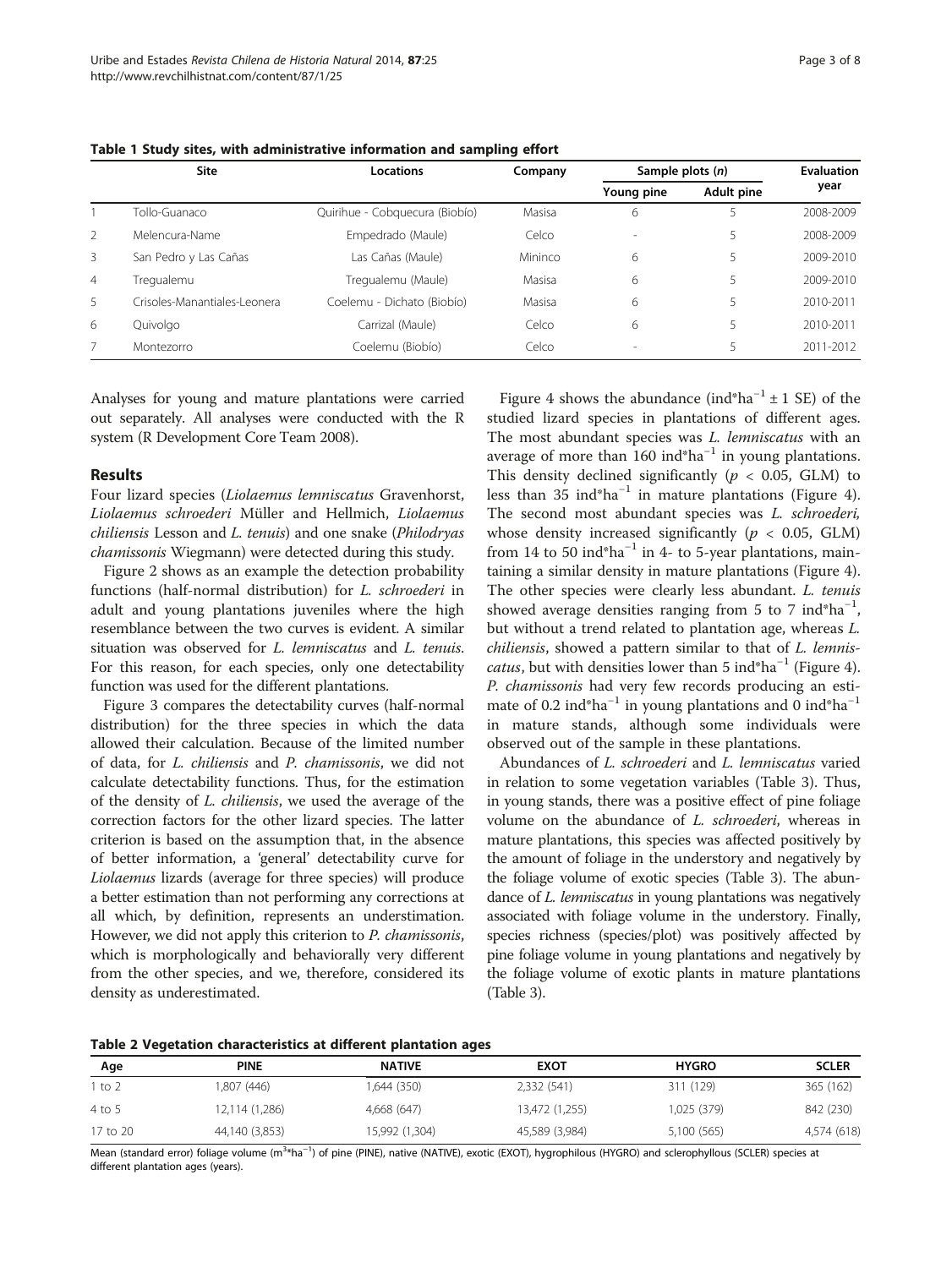<span id="page-3-0"></span>Uribe and Estades Revista Chilena de Historia Natural 2014, 87:25 Page 4 of 8 http://www.revchilhistnat.com/content/87/1/25



Most individuals of the different species that could be classified in an age class were adults, and the proportion between age groups did not vary between plantation types. The juvenile/adult ratio in L. lemniscatus was 0.38 (136/359) in young plantations and 0.42 (35/82) mature stands ( $\chi^2$  = 0.17, P = 0.68). In the case of *L. schroederi*, this ratio was 0.53 (39/73) in young plantations and 0.37 (45/117) in the mature ones ( $\chi^2 = 1.23$ ,  $P = 0.27$ ). For L. tenuis the proportion was 0.35 (6/17) in young stands and 0.45 (9/20) in mature plantations ( $\chi^2$  = 0.01, P = 0.92). Finally, we recorded only 20% of juveniles (3/15) of L. chiliensis during this study.

In young plantations, L. lemniscatus was recorded mostly on the ground (Figure [5](#page-5-0)A), as opposed to L. *schroederi* ( $\chi^2$  = 91.2, *P* < 0.001) and *L. tenuis* ( $\chi^2$  = 31.9,



 $P < 0.001$ ) that used mostly shrubs and harvest debris as their main substrate (Figure [5A](#page-5-0)). There were no significant differences in the substrate use pattern of L. schroederi and L. tenuis  $(\chi^2 = 1.4, P = 0.49)$  (Figure [5A](#page-5-0)). In mature stands, patterns were similar, with a higher presence of L. lemniscatus on the ground and a lower use of shrubs and pruning debris (Figure [5B](#page-5-0)) than *L. schroederi* ( $\chi^2$  = 18.6, *P* < 0.001) or *L. tenuis* ( $\chi^2$  = 29.5, *P* < 0.001). However, there were differences between L. schroederi and L. tenuis because the latter showed a significantly lower frequency of records on the ground  $(\chi^2 = 15.5, P < 0.001)$  (Figure [5](#page-5-0)B). Because of the low number of records, no assessment of microhabitat use by L. chiliensis was conducted. Finally, we did not analyze the potential differences in microhabitat use between plantation types because we did not assess the availability of the different substrates.

### **Discussion**

Different sampling techniques have different efficacies in the detection of reptiles (Travis et al. [2002\)](#page-7-0). The method used by us is efficient for the study of lizards because of their relatively easy detection when they move in response to the advancement of the observer. However, because of their more secretive behavior, the abundance of snakes such as P. chamissonis is likely underestimated by this technique. Our failure to detect the snake Tachymenis chilensis (Schlegel) is probably due to the same effect, because, despite its general preference for wetter sites (Donoso-Barros [1966](#page-6-0)), it has been previously recorded in other pine plantations of the study region (Escobar pers. comm.).

Because of the higher amount of shadow and foliage cover under 2 m (height range most likely to affect observer's vision), mature pine plantations should present more obstacles for reptile observation than younger stands. However, in our study, detectability curves were similar in both mature and new plantations. A potential explanation for the latter is that, precisely because of the higher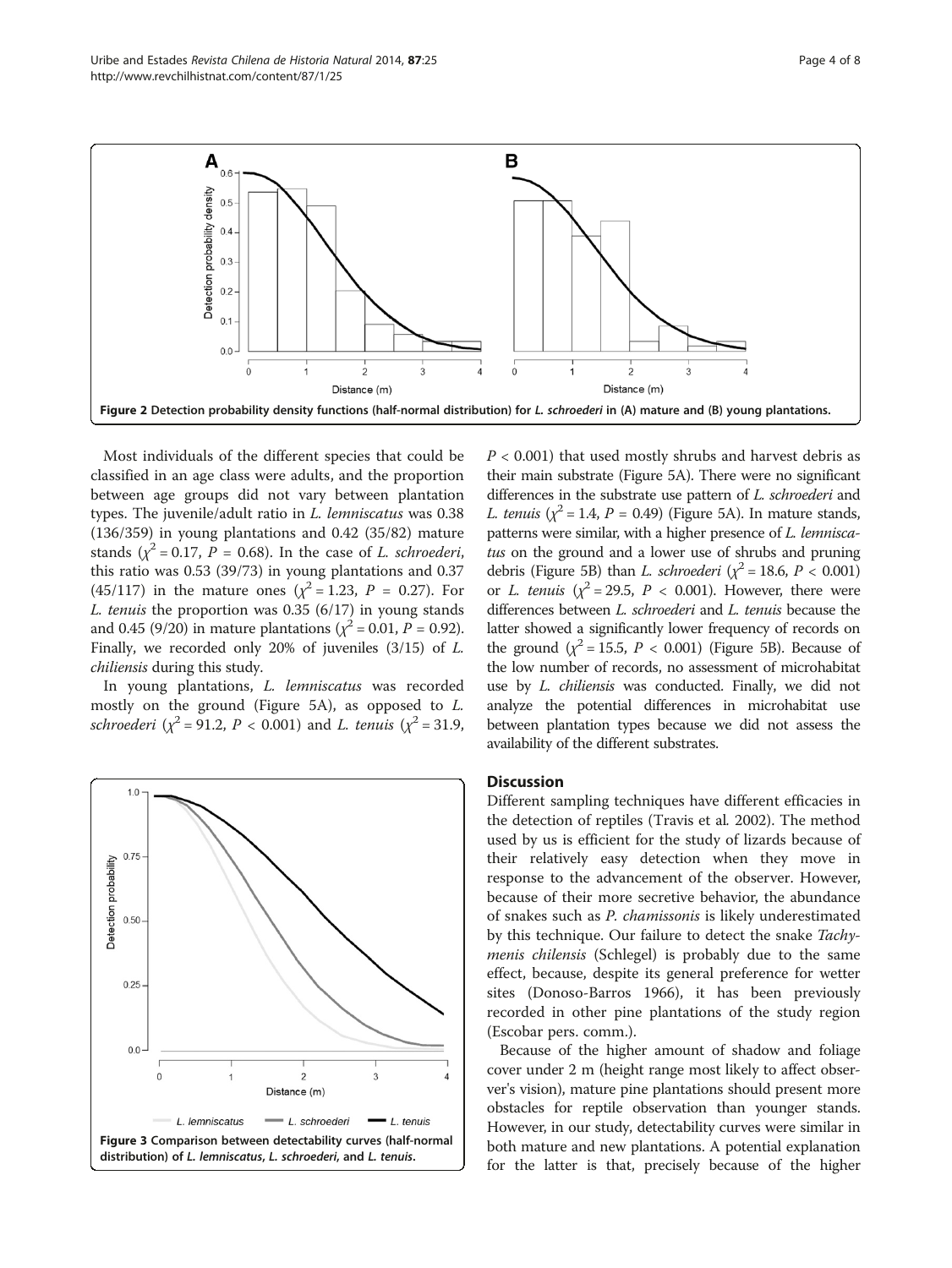

<span id="page-4-0"></span>

shadow environment in mature plantations, individuals might actively seek spots with direct sunlight (Carothers et al. [1998](#page-6-0)), making them more visible, and counteracting the effects of vegetation density on detectability. In the case of L. tenuis, its higher detectability compared to the other species is likely related to its conspicuous coloration and its climbing habits (Carothers et al. [1998\)](#page-6-0). These observations highlight the importance of including the effects of detectability in the assessment of reptile populations (Mazerolle et al. [2007](#page-6-0)).

In the present study, we recorded four species of lizards common to pine plantations in the Coastal Range of Central Chile. There are other three species that have been reported from this type of environment, but that are rarer in

Central Chile. Liolaemus cyanogaster (Duméril and Bibron) has been observed in *P. radiata* plantations in Tregualemu (Mella [2005](#page-6-0); Rubio and Simonetti [2011](#page-6-0)), particularly in the vicinity of native forests (Mella [2005\)](#page-6-0). The arboreal lizard Pristidactylus torquatus (Philippi) has also been recorded in pine plantations (Méndez et al. [2005](#page-6-0)), although the northern limit of its coastal distribution practically coincides with the southern limit of our study region. A similar situation exists for Liolaemus pictus (Duméril and Bibron), whose coastal distribution runs from the Bío Bío river to the South (Ortiz and Ibarra-Vidal [2005\)](#page-6-0).

In contrast to the results obtained by Rubio and Simonetti  $(2011)$  $(2011)$  $(2011)$  who only found one lizard species  $(L.$  tenuis) in the mature plantations, in our study, we recorded all four species

| Table 3 Effects of vegetation attributes on reptile abundance and richness |  |  |
|----------------------------------------------------------------------------|--|--|
|----------------------------------------------------------------------------|--|--|

|                | Young plantations |                 |        | <b>Adult plantations</b> |               |              |        |                          |
|----------------|-------------------|-----------------|--------|--------------------------|---------------|--------------|--------|--------------------------|
|                | Model             |                 | $R^2$  | p value                  | Model         |              | $R^2$  | p value                  |
| L. chiliensis  | $\sim$            |                 | $\sim$ | $\sim$                   |               |              | $\sim$ | $\overline{\phantom{a}}$ |
| L. lemniscatus | $\sim$            |                 | $\sim$ | $\sim$                   | $UTOT(-)$ *** |              | 0.53   | < 0.0001                 |
| L. schroederi  | $UTOT(+)'$        | PINE $(+)^{**}$ | 0.43   | 0.0002                   | $UTOT(+)$ *   | $EXOT(-)$ ** | 0.29   | 0.01                     |
| L. tenuis      |                   |                 | $\sim$ | $\overline{\phantom{a}}$ | $\sim$        |              | $\sim$ |                          |
| Richness       | $PINE(+)$ **      |                 | 0.14   | 0.02                     | $EXOT(-)$ *** |              | 0.31   | 0.0003                   |

(+) Positive relationship among dependent variable and independent(s) variable(s).

(−) Negative relationship among dependent variable and independent(s) variable(s). ′p < 0.1; \*p < 0.05; \*\*p < 0.01; \*\*\*p < 0.001. For codes see [Methods.](#page-1-0)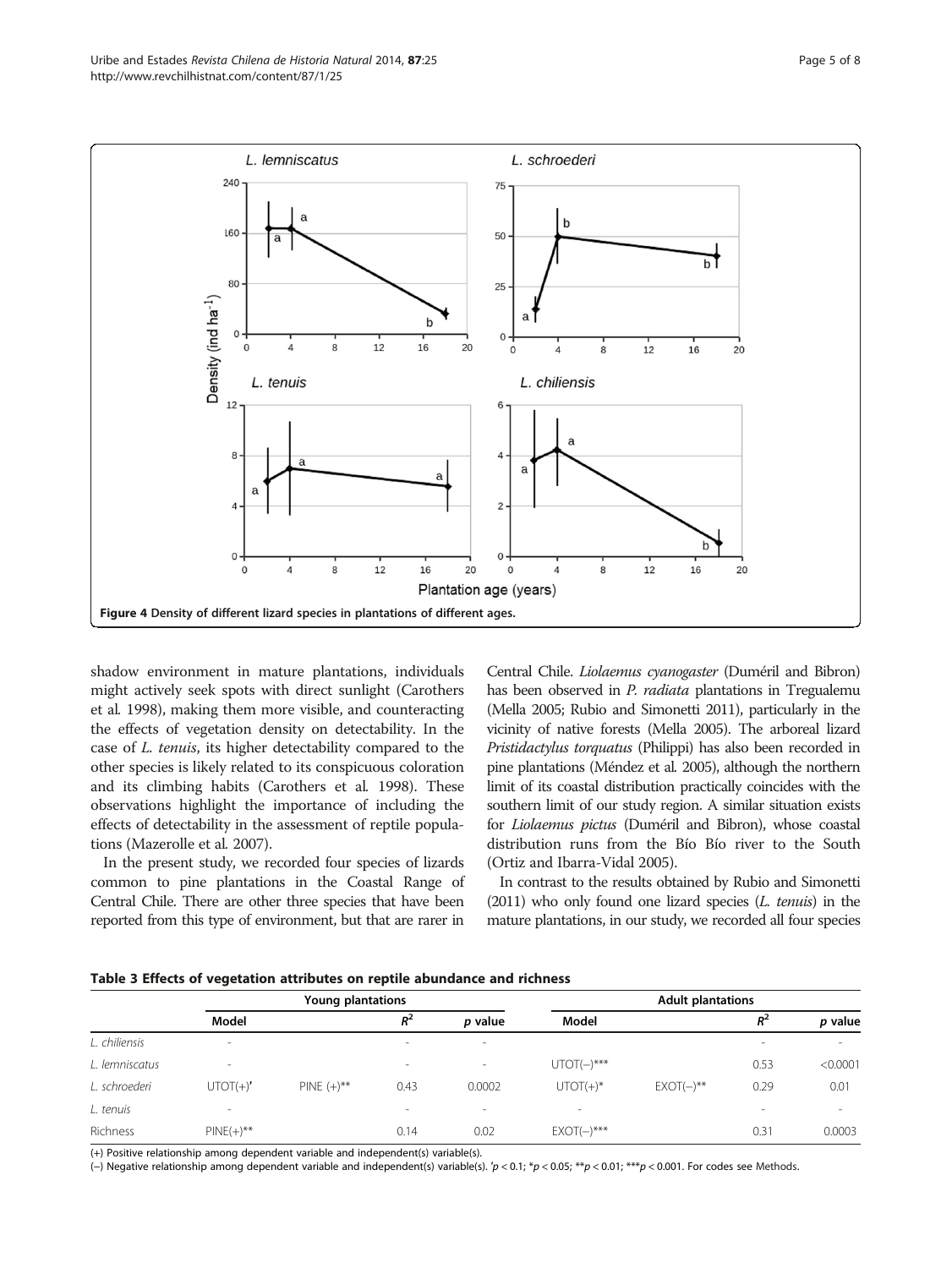<span id="page-5-0"></span>

in the young and the mature stands. In spite of the latter, there were clear changes in the abundances of these species with plantation age (Figure [4](#page-4-0)), with the only exception being the arboreal lizard L. tenuis (Carothers et al. [1998](#page-6-0); Rubio and Simonetti [2011\)](#page-6-0), whose abundance was relatively the same in plantations of all ages. Both L. lemniscatus and L. chiliensis reduced significantly their abundances in mature plantations, in accordance to their preference for open habitats (Donoso-Barros [1966,](#page-6-0) Jaksic et al. [1980,](#page-6-0) Carothers et al. [1998](#page-6-0)).

L. schroederi, a species normally associated to shrubland (Jaksic et al. [1980](#page-6-0)), significantly increased its abundance in the 4- to 5-year plantations compared to the 1- to 2-year stands. This is probably due to the fact that 1- to 2-year plantations have a poorly developed shrubby layer. This pattern is also supported by the positive association of the species' abundance and pine foliage volume in young plantations, likely because young pines resemble shrubs.

The lack of light and heat reaching the forest floor affects negatively ground-dwelling reptile species (Amo et al. [2006;](#page-6-0) Todd et al. [2008\)](#page-7-0), which would explain the negative effect of the understory on the abundance of L. lemniscatus. We do not have a clear explanation for the negative effect of the exotic foliage volume on the abundance of L. schroederi and species richness, but it might be related to a potential effect on the availability of food (e.g., fewer insects), among other mechanisms.

Our data indicate that, in young plantations, the changes in the vegetation and its role as habitat for reptiles may occur at a very fast pace. Contrary to our results, Rubio and Simonetti ([2011\)](#page-6-0) found a lower density of L. lemniscatus in young plantations that in mature stands. However, this might be explained by the fact that areas studied by these authors had been harvested during the previous year and probably had not had the time to develop adequate herbaceous and shrubby layers.

The use of different substrates by lizards in pine plantations followed the same pattern reported for natural ecosystems, with L. lemniscatus associated to the ground

and the herbaceous layer (Donoso-Barros [1966](#page-6-0); Carothers et al. [1998\)](#page-6-0), L. schroederi using the shrubs (and harvest debris) (Jaksic et al. [1980\)](#page-6-0) and *L. tenuis* with a higher use of trees (Carothers et al. [1998\)](#page-6-0), although in absolute numbers, it used more the shrubs and harvest debris.

The lack of differences in the proportion of juveniles and adults among young and mature stands suggests that both types of plantation might play a similar role in the population dynamics of the different species. However, without information on the movement of individuals between plantations of different ages, a more complex dynamics (e.g., source-sink, etc.) cannot be ruled out.

Our results show how the development of pine plantations significantly influences the abundance of the different reptile species. In addition to the obvious requirements of food and refuges, for ectotherms, a crucial factor is the amount of sunlight that enters the ecosystem. Besides affecting the development of the understory, the lack of pruning and thinning reduces the incidence of solar radiation in the plantation floor (Eguiguren [1995\)](#page-6-0) making it cooler. On the contrary, even in natural forests, thinning has been shown to significantly increase the density of reptiles (Todd et al. 2008).

Plantations of fast-growing tree species such as the Monterey pine are usually harvested through clearcutting. This means that, at the end of the rotation (approximately 20 years in Central Chile), large areas of mature plantations are cleared up producing two types of potential impacts on reptile populations. First, there is the evident change in the biophysical characteristics of the site that may reduce or increase its value as habitat for different species, as was shown in our study. Second, the felling of thousands of trees and the movement of heavy machinery constitute a potentially important mortality source, particularly for the less mobile species. However, the only study on the subject that we are aware of reported a relatively low mortality (<2%) of timber rattlesnakes (Crotalus horridus) associated to forest logging operations in the United States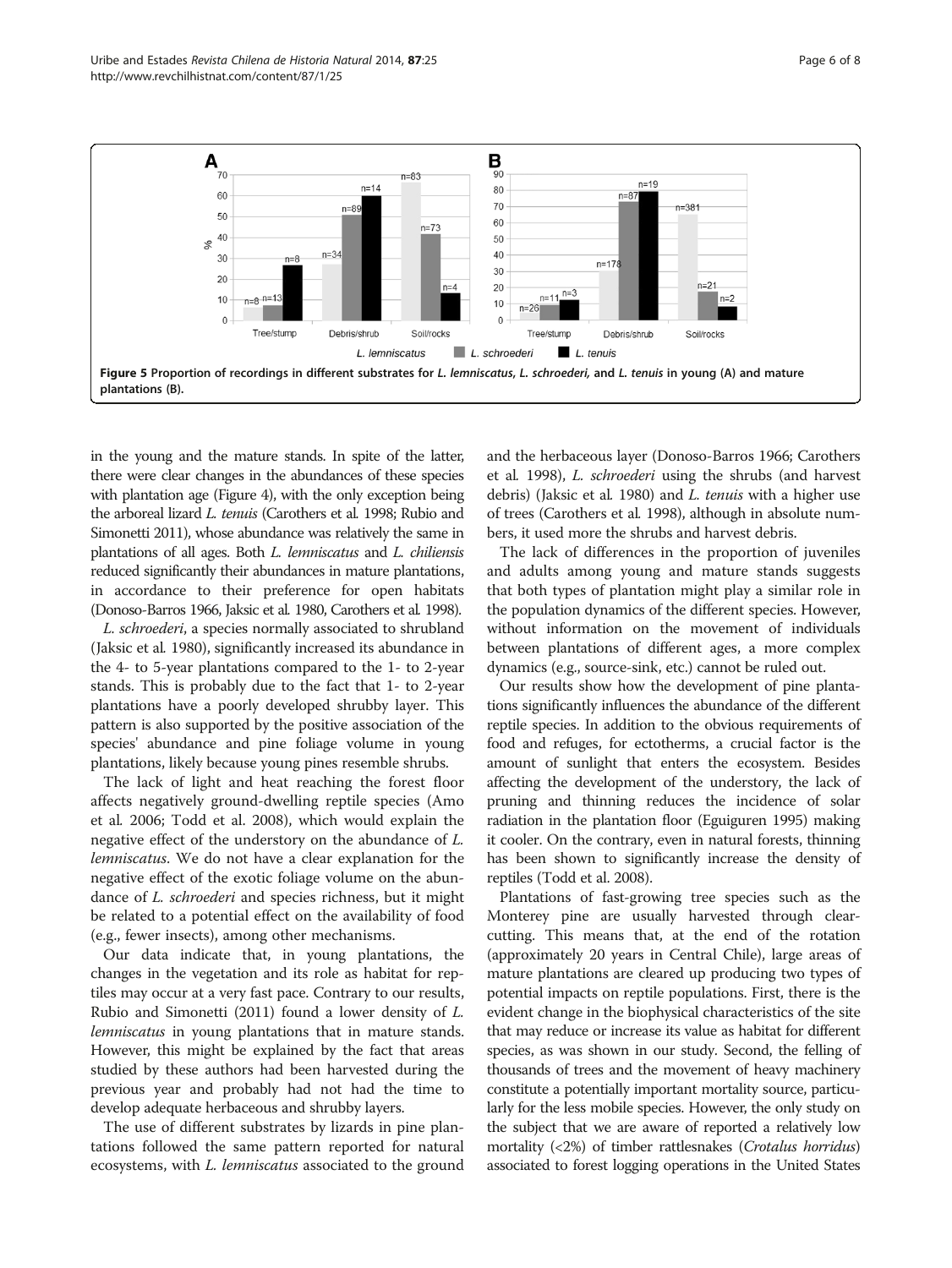<span id="page-6-0"></span>(Reinert et al. 2011). This study suggests that the capacity of individuals to find refuge in burrows might play an important role in their survival during this stage.

Site preparation techniques might also affect the diversity and abundance of reptiles in pine plantations. For example, leaving harvest debris in the site should favor species such as L. schroederi and L. tenuis, whereas their extraction (an increasingly common practice motivated by the demand for biofuels) could probably harm them. Likewise, the use of herbicides or fire as management tools can have negative effects on reptiles and other vertebrates (Enge and Marion 1986; Hartley 2002; Todd et al. 2008).

Although the ultimate goal of forest plantations is the production of timber and fiber, there is an increasing evidence that they may play an important role in the conservation of biodiversity because they host large numbers of native plants and animals, particularly when they are managed through schemes that are known to favor wildlife (Hartley 2002; Lindenmayer and Hobbs 2004; Simonetti et al. [2012](#page-7-0)). In fact, in the present study, the densities of some of the recorded lizard species suggest that pine plantations in Central Chile have a significant impact on their regional demographics, with, literally, millions of individuals living in these artificial forests.

### Conclusions

This study confirms the role of pine plantations as habitat for an important proportion of reptile species in South Central Chile. Not only these artificial forests are inhabited by several species but some of them, such as the lizard L. lemniscatus, can reach very high densities, with up to 160 ind\*ha<sup>-1</sup> in new stands. Different lizard species respond differently to plantation development, with open-habitat species, such as L. lemniscatus and L. chiliensis decreasing their abundances as plantations age, whereas L. schroederi, a scrubland species, reaches its maximum densities in mid-aged to mature plantations. This knowledge can be used to enhance the contribution of pine plantations to biodiversity conservation in Chile.

#### Competing interests

The authors declare that they have no competing interests.

#### Authors' contributions

SVU designed the study, collected data and drafted the manuscript. CFE designed the study, carried out the statistical analyses, results interpretation and writing of the manuscript. All authors read and approved the final manuscript.

#### Acknowledgements

We thank the important contribution of two anonymous referees who helped to improve the quality of this work. This study was funded by a Fondecyt (1080463) grant to C. Estades. Masisa, Celco, and Mininco kindly allowed us to conduct this study in their properties, along with providing us with cartographic information and some logistic support. A large number of people helped during the different stages of this project, particularly, Martín Escobar, Roberto Thomson, María Angélica Vukasovic, Ana María Venegas, Romina Chiappe, and Jimena Bustos.

#### Received: 19 June 2014 Accepted: 22 October 2014 Published online: 06 November 2014

#### References

- Amo L, López P, Martin J (2006) Natural oak forest vs. ancient pine plantations: lizard microhabitat use may explain the effects of ancient reforestations on distribution and conservation of Iberian lizards. Biodivers Conser 12:3409–3422
- Buckland ST, Anderson DR, Burnham KP, Laake JL, Borchers DL, Thomas L (2001) Introduction to Distance Sampling. Oxford University Press, Oxford
- Carothers JH, Marquet PA, Jaksic FM (1998) Thermal ecology of a Liolaemus lizard assemblage along an Andean altitudinal gradient in Chile. Rev Chil Hist Nat 71:39–50
- Clapp RA (2001) Tree farming and forest conservation in Chile: do replacement forests leave any originals behind? Soc Natur Resour 14:341–356
- R Development Core Team (2008) R: A language and environment for statistical computing. R Foundation for Statistical Computing, Vienna, Austria. ISBN 3- 900051-07-0, URL: [http://www.R-project.org](http://www.r-project.org). (Accessed March, 26th 2012).
- Donoso-Barros R (1966) Reptiles de Chile. Ediciones Universidad de Chile, Santiago Eguiguren F (1995) Caracterización florística del sotobosque en plantaciones de Pinus radiata D. Don de la provincia de Arauco, VIII Región. Tesis de Título,
- Facultad de Ciencias Agrarias y Forestales. Universidad de Chile, Santiago Enge KM, Marion WR (1986) Effects of clearcutting and site preparation on herpetofauna of a North Florida flatwoods. Forest Ecol Manag 4:177–192
- Estades CF, Escobar MAH (2005) Los ecosistemas de las plantaciones de pino de la Cordillera de la Costa. In: Smith-Ramírez C, Armesto JJ, Valdovinos C (eds) Historia, Biodiversidad y Ecología de los Bosques Costeros de Chile, 1st edn. Editorial Universitaria, Santiago
- Estades CF, Temple SA (1999) Deciduous-forest bird communities in a fragmented landscape dominated by exotic pine plantations. Ecol Appl 9:573–585
- Estades CF, Grez AA, Simonetti JA (2012) Biodiversity in Monterey Pine Plantations. In: Simonetti JA, Grez AA, Estades CF (eds) Biodiversity conservation in agroforestry landscapes: challenges and opportunities, 1st edn. Editorial Universitaria, Santiago
- Fiske I, Chandler R (2011) Unmarked: an R package for fitting hierarchical models of wildlife occurrence and abundance. J Stat Softw 43:1–23
- Gajardo R (1994) La Vegetación Natural de Chile. Clasificación y Distribución Geográfica. Editorial Universitaria, Santiago
- Hartley MJ (2002) Rationale and methods for conserving biodiversity in plantation forests. Forest Ecol Manag 155:81–95
- INFOR (2007) Estadísticas Forestales Chilenas 2006. Boletín Estadístico 117. Instituto Forestal, Santiago
- Jaksic FM, Núñez H, Ojeda FP (1980) Body proportions, microhabitat selection, and adaptive radiation of liolaemus lizards in central Chile. Oecologia 45:178–181
- Lindenmayer DB, Hobbs RJ (2004) Fauna conservation in Australian plantations forests - a review. Biol Conser 119:151–168
- Manzur MI, Fuentes ER (1979) Poligyny and agonistic behavior in the treedwelling lizard Liolaemus tenuis (iguanidae). Behav Ecol Sociobiol 6:23–28
- Mazerolle MJ, Bailey LL, Kendall WL, Royle JA, Converse SJ, Nichols JD (2007) Making great leaps forward: accounting for detectability in herpetological field studies. J Herpetol 41:672–689
- Mella J (2005) Guía de campo Reptiles de Chile: Zona Central. CEA Ediciones, Valdivia
- Méndez MA, Soto ER, Torres-Pérez F, Veloso A (2005) Anfibios y Reptiles de los Bosques de la Cordillera de la Costa (X Región Chile). In: Smith-Ramírez C, Armesto JJ, Valdovinos C (eds) Historia, Biodiversidad y Ecología de los Bosques Costeros de Chile, 1st edn. Editorial Universitaria, Santiago
- Ortiz JC, Ibarra-Vidal H (2005) Anfibios y Reptiles de la Cordillera de Nahuelbuta. In: Smith-Ramírez C, Armesto JJ, Valdovinos C (eds) Historia, Biodiversidad y Ecología de los Bosques Costeros de Chile, 1st edn. Editorial Universitaria, Santiago
- Reinert HK, Munroe WF, Brennan CE, Rach MN, Pelesky S (2011) Response of timber rattlesnakes to commercial logging operations. J Wildlife Manage 75:19–29
- Rubio AV, Simonetti JA (2011) Lizard assemblages in a fragmented landscape of central Chile. Eur J Wildlife Res 57:195–199
- Saavedra B, Simonetti JA (2005) Small mammals of maulino forests remnants, a vanishing ecosystem of south central Chile. Mammalia 69:337–348
- San Martín J, Donoso C (1996) Estructura Florística e Impacto Antrópico en el Bosque Maulino de Chile. In: Armesto JJ, Villagrán C, Arroyo MTK (eds) Ecología de los Bosques Nativos de Chile, 2nd edn. Editorial Universitaria, Santiago